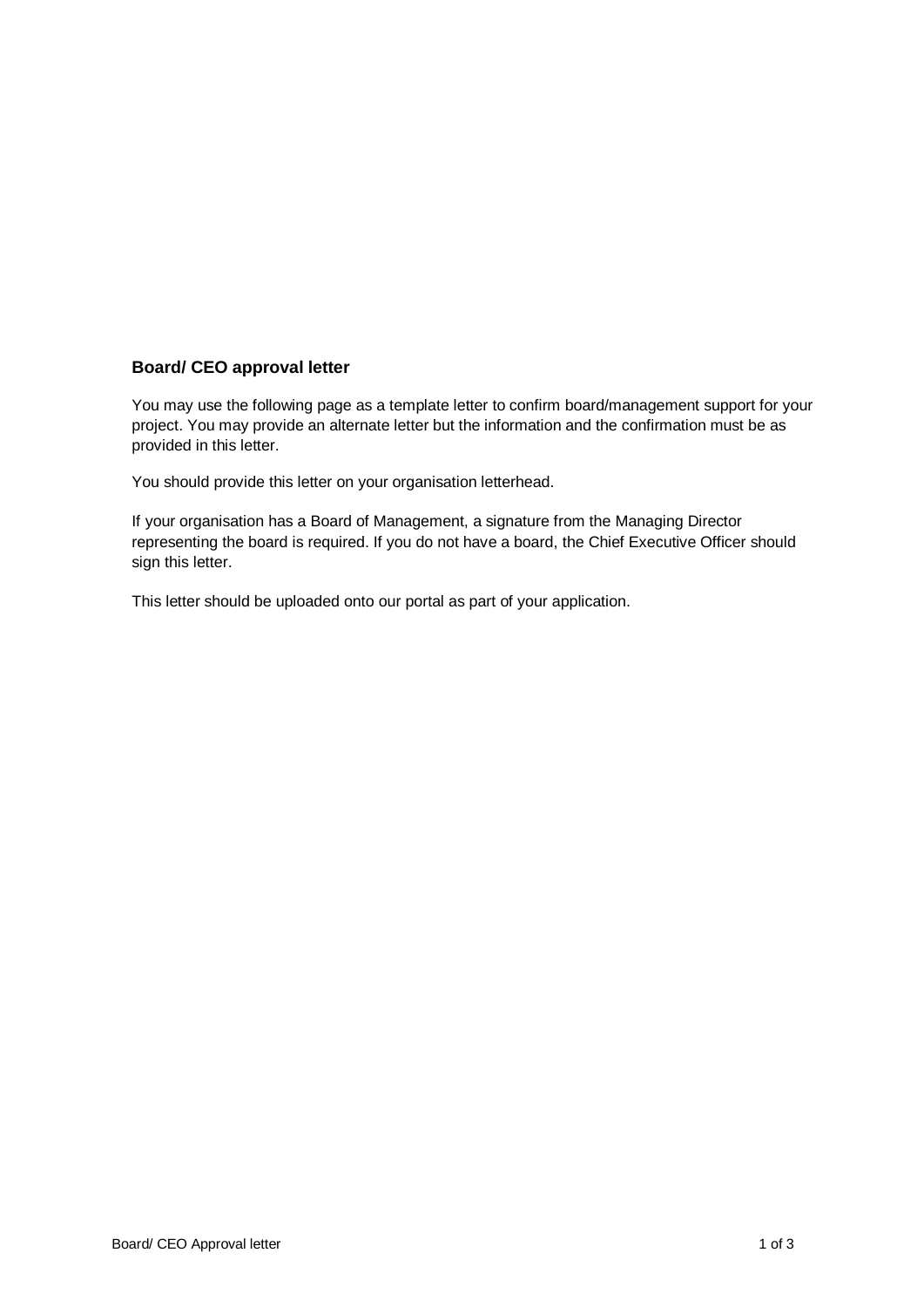AusIndustry Department of Industry, Science, Energy and Resources GPO Box 2013 Canberra ACT 2601

To the Program Manager

## **Support for AI and Digital Capability Centres project**

This letter confirms board/ management support for the AI and Digital Capability Centres project outlined as follows:

| Applicant organisation name  |  |
|------------------------------|--|
| Application reference number |  |
| Project name                 |  |

I confirm that this organisation can complete the project and meet the cost of the project not covered by grant funding.

This organisation will work with all other project partners in the group to successfully complete the project. The roles/responsibilities this organisation will undertake, and the resources it will contribute to the project (if any) are:

 *[Insert brief details of key eligible activities your organisation will undertake on the project, how you will work the lead organisation/other project partners, and what resources (if any, in addition to the eligible cash and/or in-kind contribution) it will contribute]*

Following is an outline of the relevant experience and/or expertise this organisation will bring to the group:

*[Insert details]*

The nominated management level contact officer for this project is:

*[Insert details]*